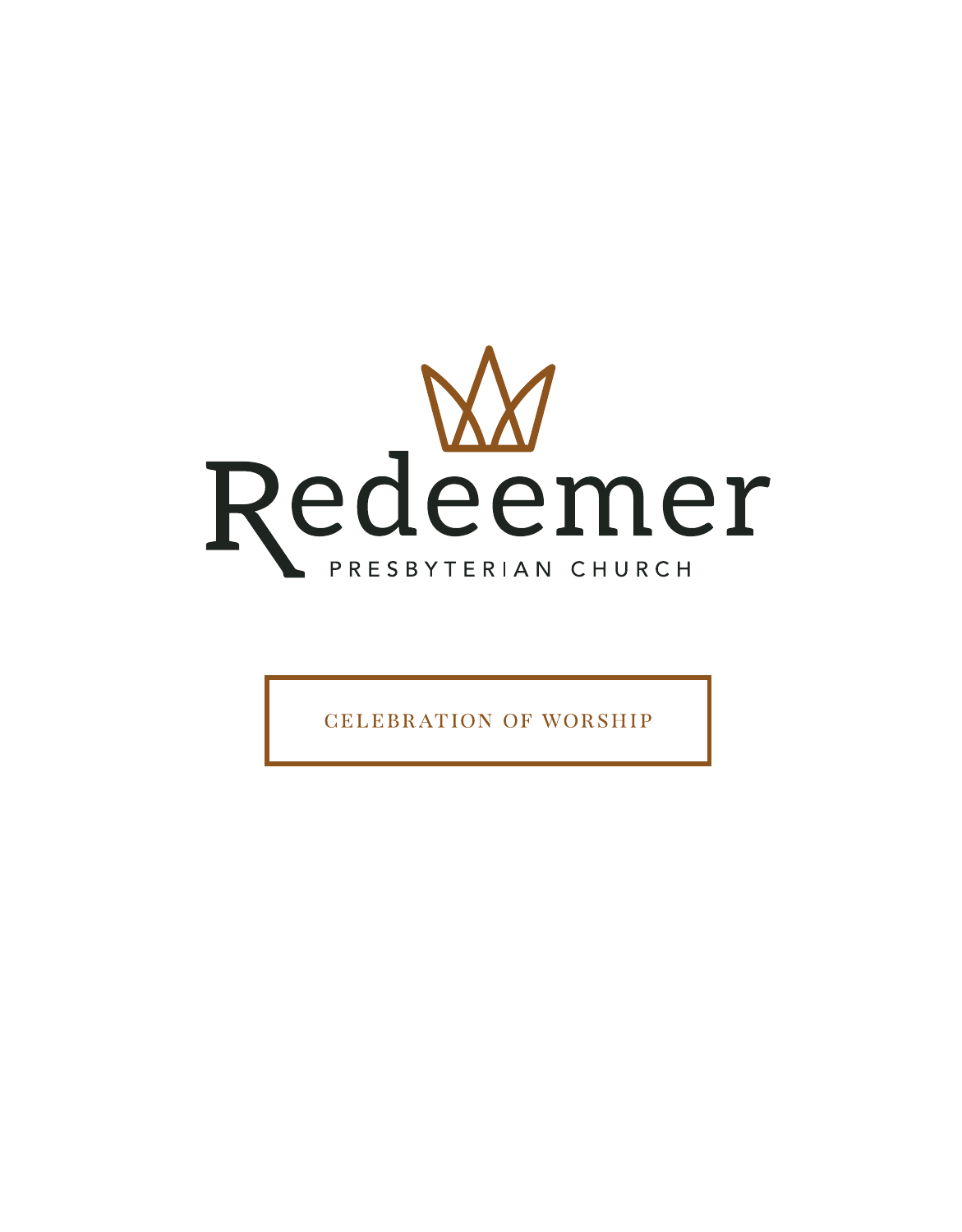If you have a child in Nursery, we ask that you keep your phone on you during the service in case we need to page you for any reason.

### **Staff & Leadership:**

**Ben Hailey** lead pastor 979 676 2850 ben@redeemercs.org

#### **Meghan Hood**

administration/ communications 724 493 4738 meghan@redeemercs.org

**Erin Arnold** finances/accounting 979 255 0698

**Rob Rahm** care + serve coordinator 770 843 0339 careandserve @redeemercs.org

**Jay Rudinger** logistics coordinator 832 232 8227

**Jami Rudinger** fellowship coordinator 281 236 9039

**Emily Tilsen** connection coordinator 979 571 5736

# **Children At Redeemer**

To those with young children, we would especially like to welcome you! We consider it a privilege to spend time with the next generation of believers (Psalm 78:4, 6-7). To enjoy your time with us, may we suggest the following:

- Relax! We want Redeemer to be a place where children are both seen and heard! So don't worry if your children wiggle in the pew or make a little noise. This is God's house and all are welcome, especially the little children!
- Sit toward the front where it's easier for children to see and hear.
- Quietly explain the different parts of the service so the children understand the various elements.
- Sing the hymns, pray the prayers, and participate in the responses. Children learn how to worship by imitating you.

If you have to step outside of the sanctuary during the service, feel free to do so. But please come back. As Jesus said, "Let the little children come to me." Let's be sure to welcome the children so that they always know that the church is for them as much as it is for the rest of us! The presence of children is a gift to our church.

### We do provide Nursery care for infants through 3 years old. You'll check in before the service and pick up after.

Questions? Contact our Nursery Coordinator, Erin Arnold at (979) 255-0698.

## **Location:**

### **Redeemer Presbyterian Church** ben hailey, lead pastor

Currently meeting at: The Holiday Inn & Suites 2500 Earl Rudder Fwy, College Station, TX 77840 (979) 553-6320 | www.redeemercs.org

*Meets Sunday mornings at 10:00 am.*

Redeemer PCA is a congregation of the Presbyterian Church in America. We are committed to the historic truths of the Christian faith. Our only rule for faith and practice is the Bible, which we believe to be the very Word of God. We affirm that the essential truths of Scripture are accurately expressed through historic creeds such as the Apostles' Creed and Nicene Creed and the Westminster Confession of Faith.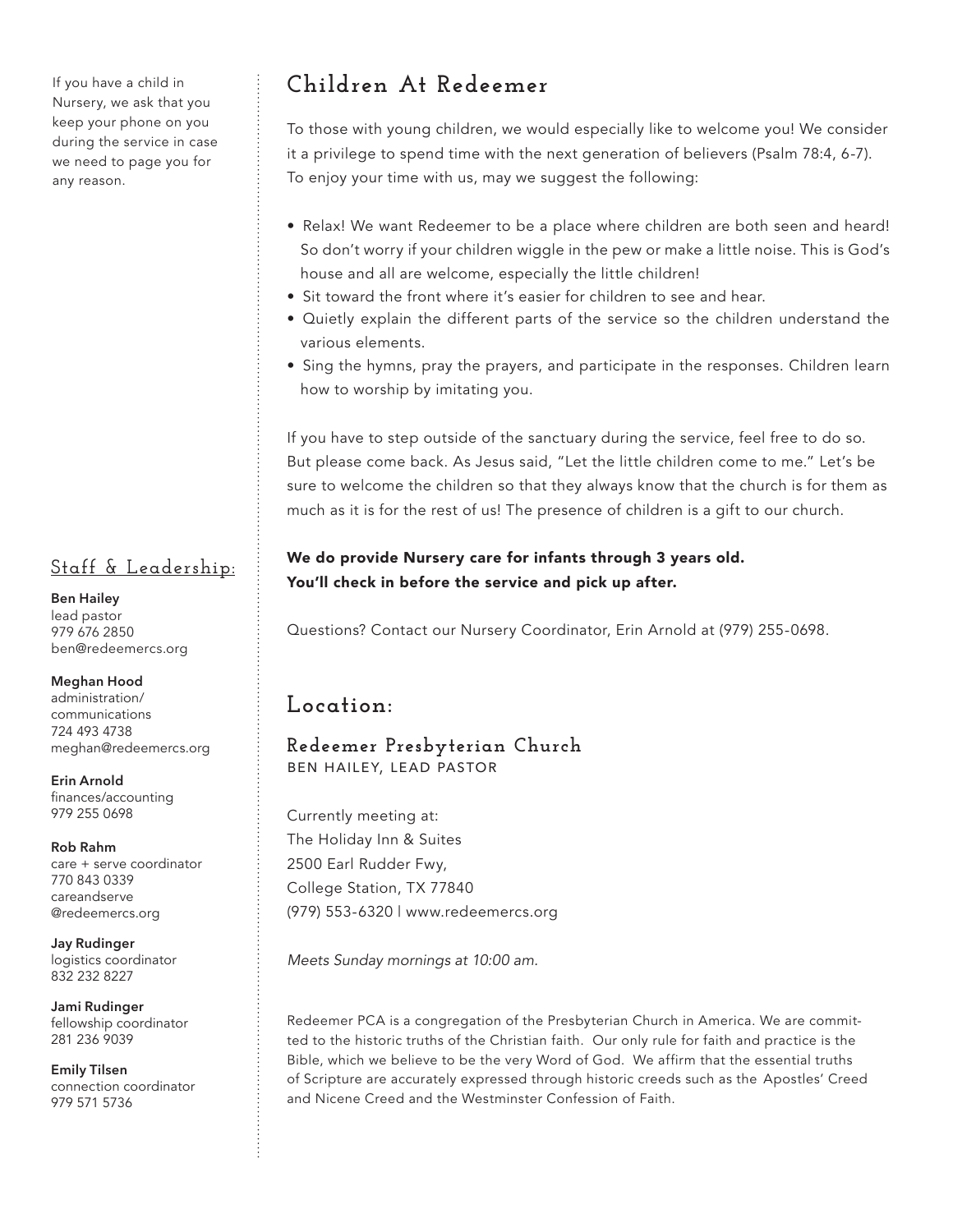# **Redeemer Order of Worship**

the sixth sunday of easter - 22 may 2022

## **Meditation: Preparing Our Hearts for Worship**

*Jesus answered him, "If anyone loves me, he will keep my word, and my Father will love him,*  and we will come to him and make our home with him. Whoever does not love me does not *keep my words. And the word that you hear is not mine but the Father's who sent me. "These things I have spoken to you while I am still with you. But the Helper, the Holy Spirit, whom the*  Father will send in my name, he will teach you all things and bring to your remembrance all *that I have said to you. Peace I leave with you; my peace I give to you. Not as the world gives do I give to you. Let not your hearts be troubled, neither let them be afraid. You heard me say*  to you, 'I am going away, and I will come to you.' If you loved me, you would have rejoiced, *because I am going to the Father, for the Father is greater than I. And now I have told you before it takes place, so that when it does take place you may believe. (John 14:23-29)*

## **Song of Preparation: All Creatures of Our God + King**

1. All creatures of our God and King Lift up your voice and with us sing O praise Him, Alleluia Thou burning sun with golden beams Thou silver moon with softer gleam Oh praise him, Oh praise him Alleluia, Alleluia, Alleluia

2. Thou rushing wind that art so strong Ye clouds that sail in heav'n along O praise Him, Alleluia Thou rising morn, in praise rejoice Ye lights of evening, find a voice O praise Him, O praise Him O Alleluia, Alleluia, Alleluia

5. Let all things their Creator bless And worship Him in humbleness O praise Him, Alleluia Praise, praise the Father, praise the Son And praise the Spirit, Three in One O praise Him, O praise Him O Alleluia, Alleluia, Alleluia

## **Welcome + Announcements:** *Jami Rudinger*

S T A N D I N G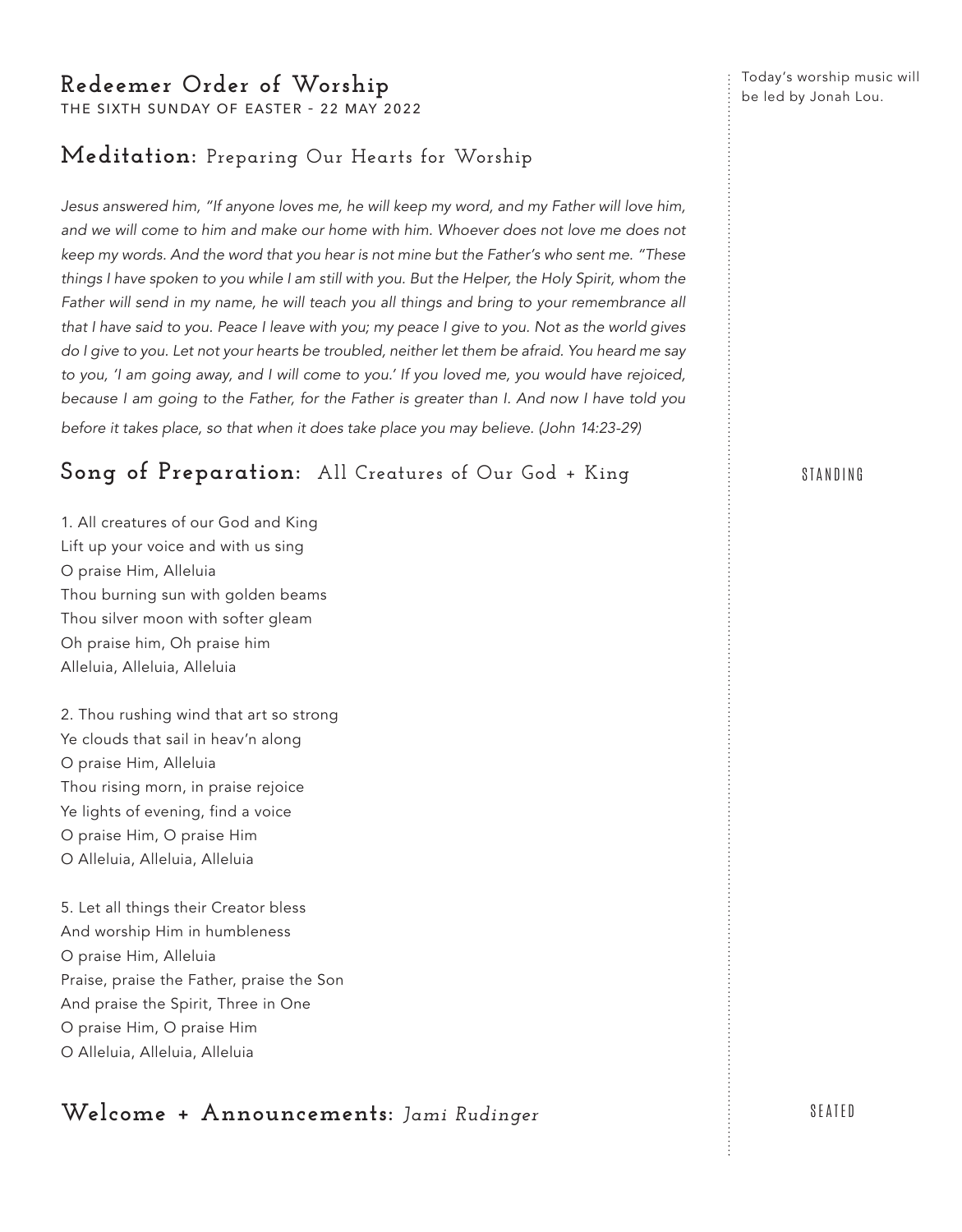#### STANDING

Any text in bold is to be spoken aloud by the congregation.

## **Call to Worship: God Calls Us to Worship Him**

The Lord is gracious and merciful, slow to anger and abounding in steadfast love.

The Lord is good to all, and His mercy is over all that He has made. All Your works shall give thanks to You, O Lord, and all Your saints shall bless You!

## **Prayer of Invocation + Adoration**

### **Songs of Praise: 10,000 Reasons (Bless the Lord)**

[Chorus] Bless the Lord O my soul O my soul Worship His holy name Sing like never before O my soul I'll worship Your holy name

1. The sun comes up it's a new day dawning It's time to sing Your song again Whatever may pass and whatever lies before me Let me be singing when the evening comes [Chorus]

2. You're rich in love and You're slow to anger Your name is great and Your heart is kind For all Your goodness I will keep on singing Ten thousand reasons for my heart to find [Chorus]

3. And on that day when my strength is failing The end draws near and my time has come Still my soul will sing Your praise unending Ten thousand years and then forevermore [Chorus]

Worship Your holy name, Lord I'll worship Your holy name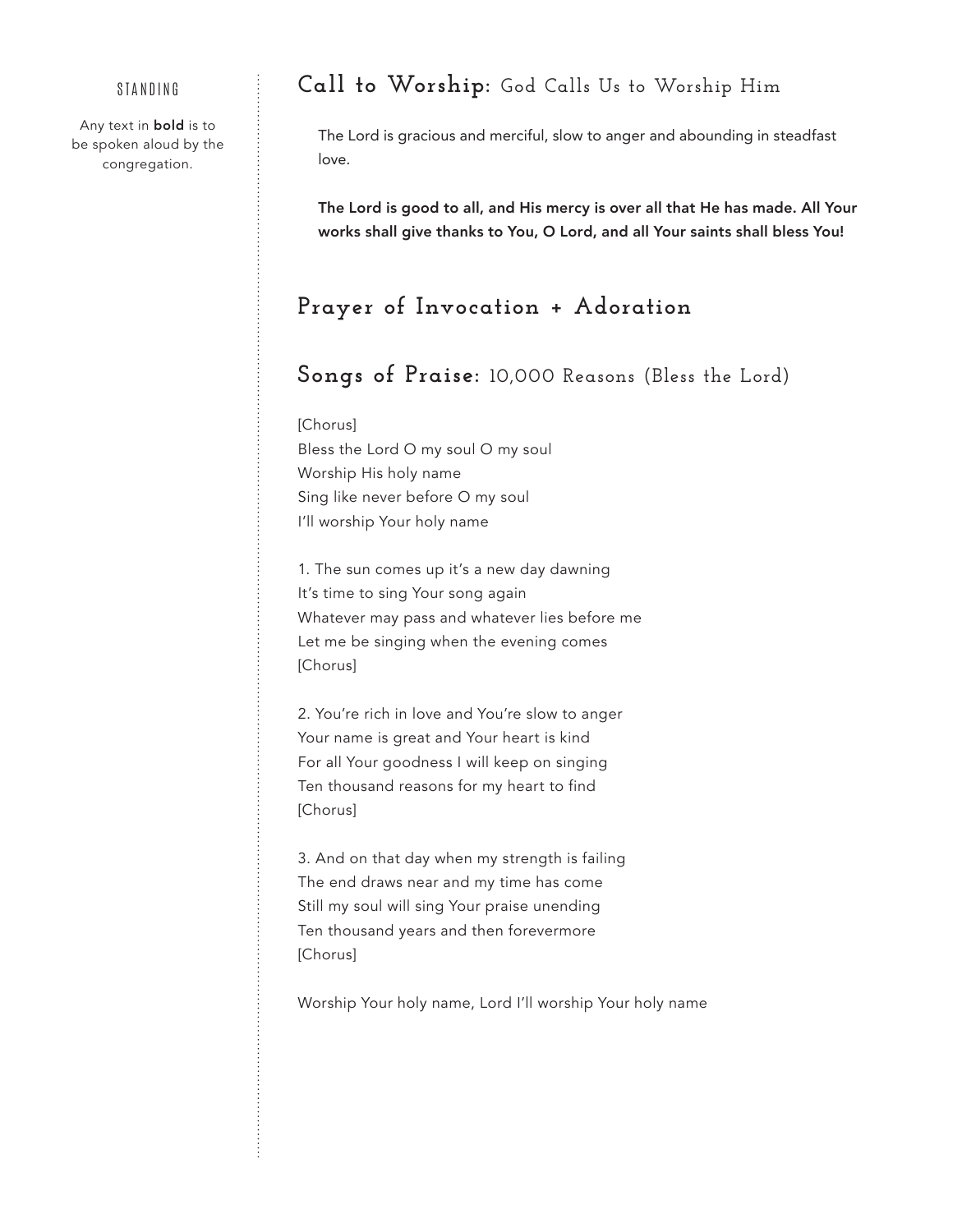## **His Mercy Is More**

[Chorus]

Praise the Lord, His mercy is more Stronger than darkness, new every morn Our sins they are many, His mercy is more

1. What love could remember No wrongs we have done Omniscient, all knowing, He counts not their sum Thrown into a sea without bottom or shore Our sins they are many, His mercy is more

2. What patience would wait as we constantly roam What Father so tender is calling us home He welcomes the weakest, the vilest, the poor Our sins they are many, His mercy is more [Chorus]

3. What riches of kindness He lavished on us His blood was the payment, His life was the cost We stood 'neath a debt we could never afford Our sins they are many, His mercy is more [Chorus]

Praise the Lord, His mercy is more Stronger than darkness, new every morn Our sins they are many, His mercy is more Our sins they are many, His mercy is more

### **First Scripture Reading** acts 16:9-15

<sup>9</sup> And a vision appeared to Paul in the night: a man of Macedonia was standing there, urging him and saying, "Come over to Macedonia and help us." <sup>10</sup> And when Paul had seen the vision, immediately we sought to go on into Macedonia, concluding that God had called us to preach the gospel to them. <sup>11</sup> So, setting sail from Troas, we made a direct voyage to Samothrace, and the following day to Neapolis, <sup>12</sup> and from there to Philippi, which is a leading city of the district of Macedonia and a Roman colony. We remained in this city some days. <sup>13</sup> And on the Sabbath day we went outside the gate to the riverside, where we supposed there was a place of prayer, and we sat down and spoke to the women who had come together. <sup>14</sup> One who heard us was a woman named Lydia, from the city of Thyatira, a seller of purple goods, who was a worshiper of God. The Lord opened her heart to pay attention to what was said by Paul. <sup>15</sup> And after she was baptized, and her household as well, she urged us, saying, "If you have judged me to be faithful to the Lord, come to my house and stay." And she prevailed upon us.

Reader: This is the word of the Lord. People: Thanks be to God.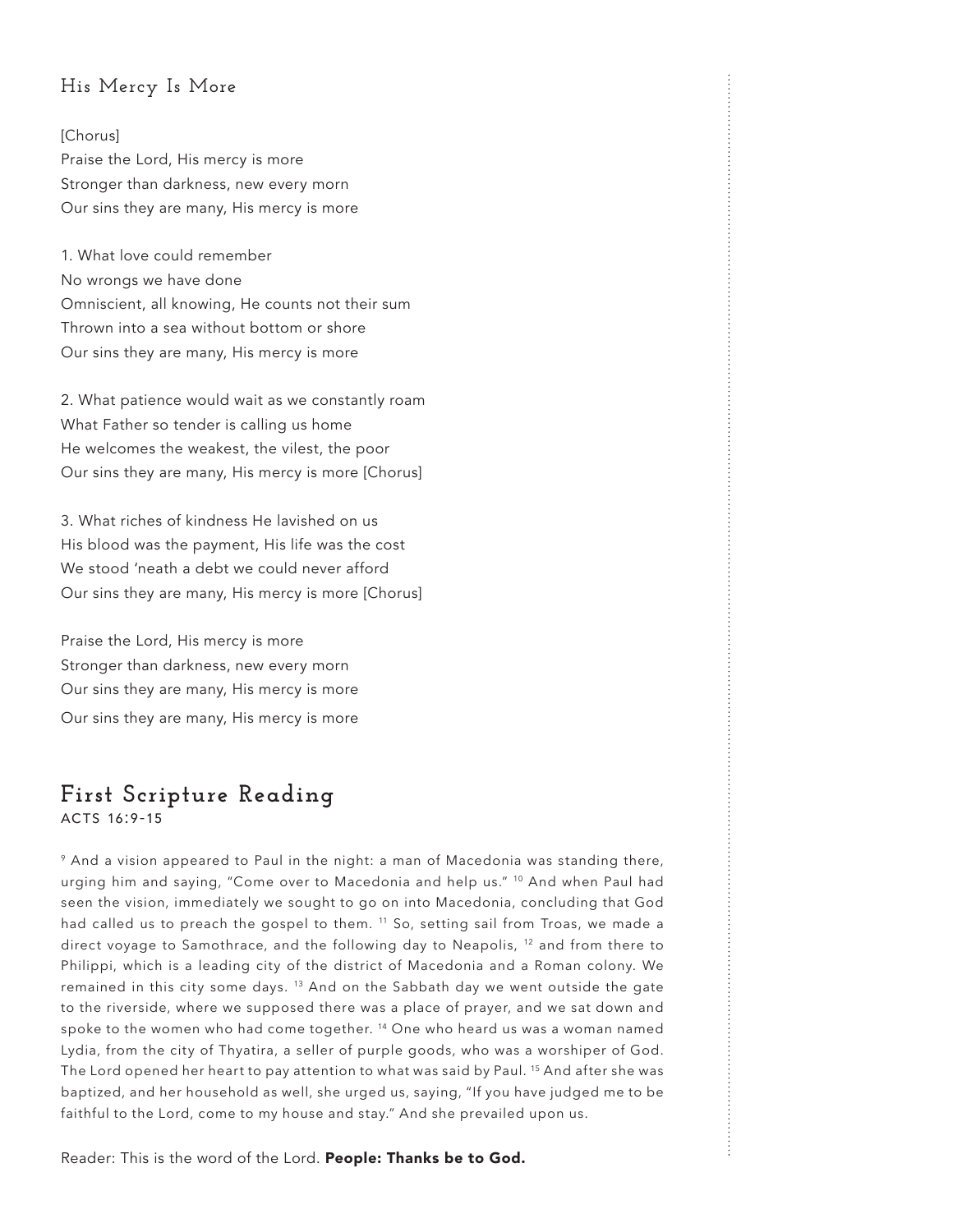As we confess our sin together, we are reminded of two things: that we are in the presence of a holy God, who made us for himself, and we are all on equal ground before him. We are all in need of his mercy and grace.

## **Confession of Sin: God Graciously Renews Us in Christ**

As it is written: 'None is righteous, no, not one'…for all have sinned and fall short of the glory of God (Romans 3:10, 23).Let us then confess our sins saying…

O most great, just and gracious God. You condemn the ungodly, but You have promised mercy through Jesus Christ. We confess that we have all sinned and fallen short of the glory of God. We have dishonored and neglected those around us. We have dealt unjustly and uncharitably with our neighbors. We have run into temptations, and the sin, which we should have hated. We are careless, ignorant, rash and presumptuous against Your commands, promises, threats, mercies and judgments. Have mercy upon us, most merciful Father. Be reconciled to us, and let the blood of Jesus Christ cleanse us from all our sins. In Jesus' name, we pray…

### *Silent Confession*

## **The Words of the Gospel for Those Who Repent + Believe**

For the Scripture says, Everyone who believes in Him will not be put to shame. For with the heart one believes and is justified, and with the mouth one confesses and is saved (Romans 10:10-11). Amen!

#### STANDING

## **Song of Renewal: Come Thou Fount of Every Blessing**

1. Come, Thou Fount of every blessing Tune my heart to sing Thy grace Streams of mercy, never ceasing Call for songs of loudest praise Teach me some melodious sonnet Sung by flaming tongues above Praise the mount, I'm fixed upon it Mount of Thy redeeming love

2. Here I raise my Ebenezer Hither by Thy help I'm come And I hope, by Thy good pleasure Safely to arrive at home Jesus sought me when a stranger Wandering from the fold of God He, to rescue me from danger Interposed His precious blood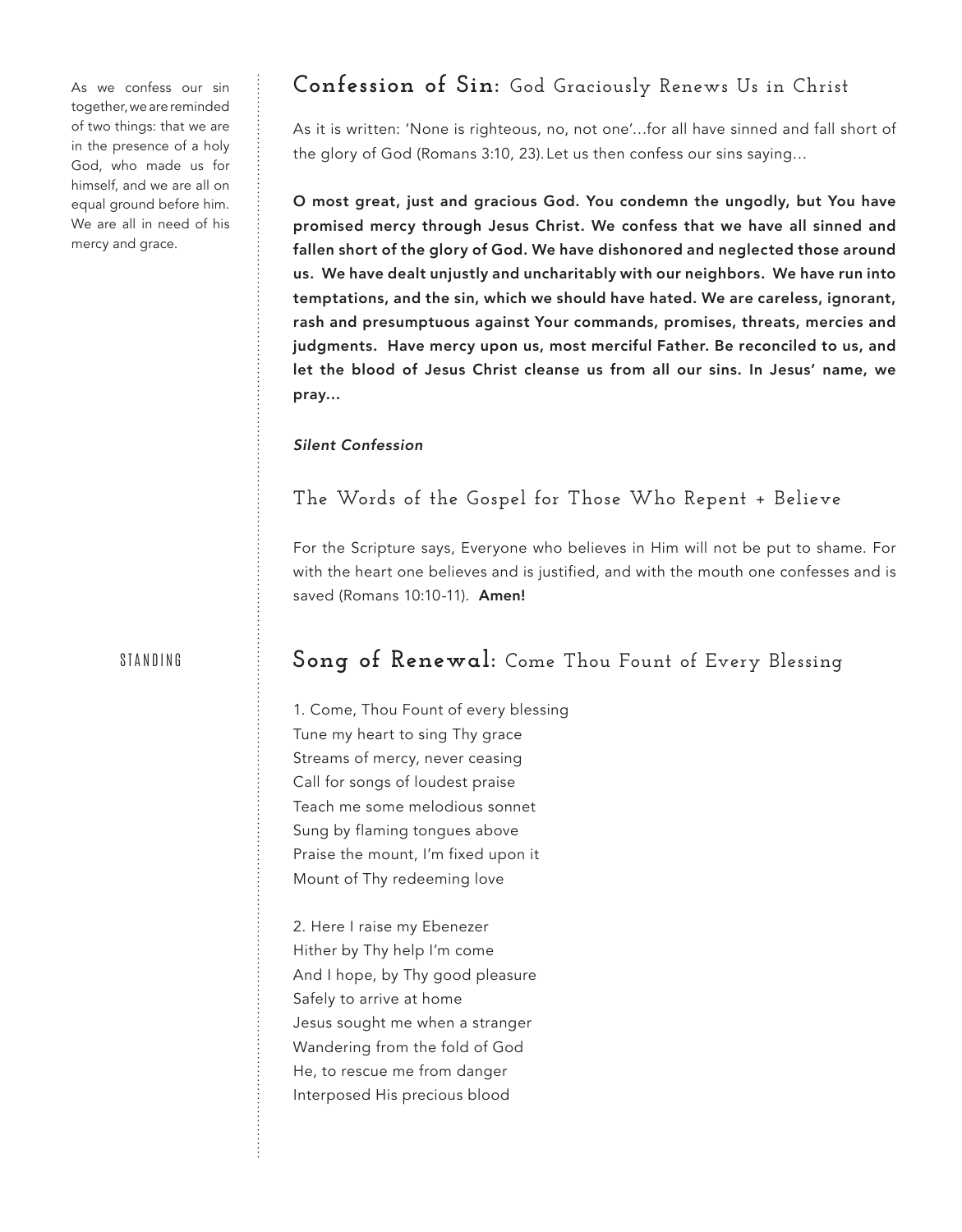3. Oh, to grace how great a debtor Daily I'm constrained to be Let Thy goodness like a fetter Bind my wandering heart to Thee Prone to wander, Lord, I feel it Prone to leave the God I love Here's my heart, Lord, take and seal it Seal it for Thy courts above

Prone to wander, Lord, I feel it Prone to leave the God I love Here's my heart, Lord, take and seal it Seal it for Thy courts above Here's my heart, Lord, take and seal it Seal it for Thy courts above

[Chorus]

# **Missionary Sendoff: The Pekarek Family New Member Recognition**

## **Tithes + Offerings: God Calls Us to Make Offerings**

**The Offering of the Prayers of the People**

**The Lord's Prayer**

Our Father, who art in heaven, hallowed be Thy name. Thy kingdom come, Thy will be done on earth, as it is in heaven. Give us this day our daily bread, and forgive us our debts, as we forgive our debtors. And lead us not into temptation, but deliver us from evil. For Thine is the kingdom, and the power, and the glory forever. Amen!

**The Collection of Our Tithes + Offerings**

While there are many ways to contribute financially to God's Kingdom, the church is the primary means by which that kingdom is established on earth. Thus, God calls us first and foremost to be faithful in the regular, ongoing support of one's local church body through tithes and offerings. If you haven't made tithing a practice, please consider adopting tithing or generous giving as a spiritual practice—that you might grow in faith and that together we might increase Redeemer's capacity to be the body of Christ in College Station for the world.

SEATED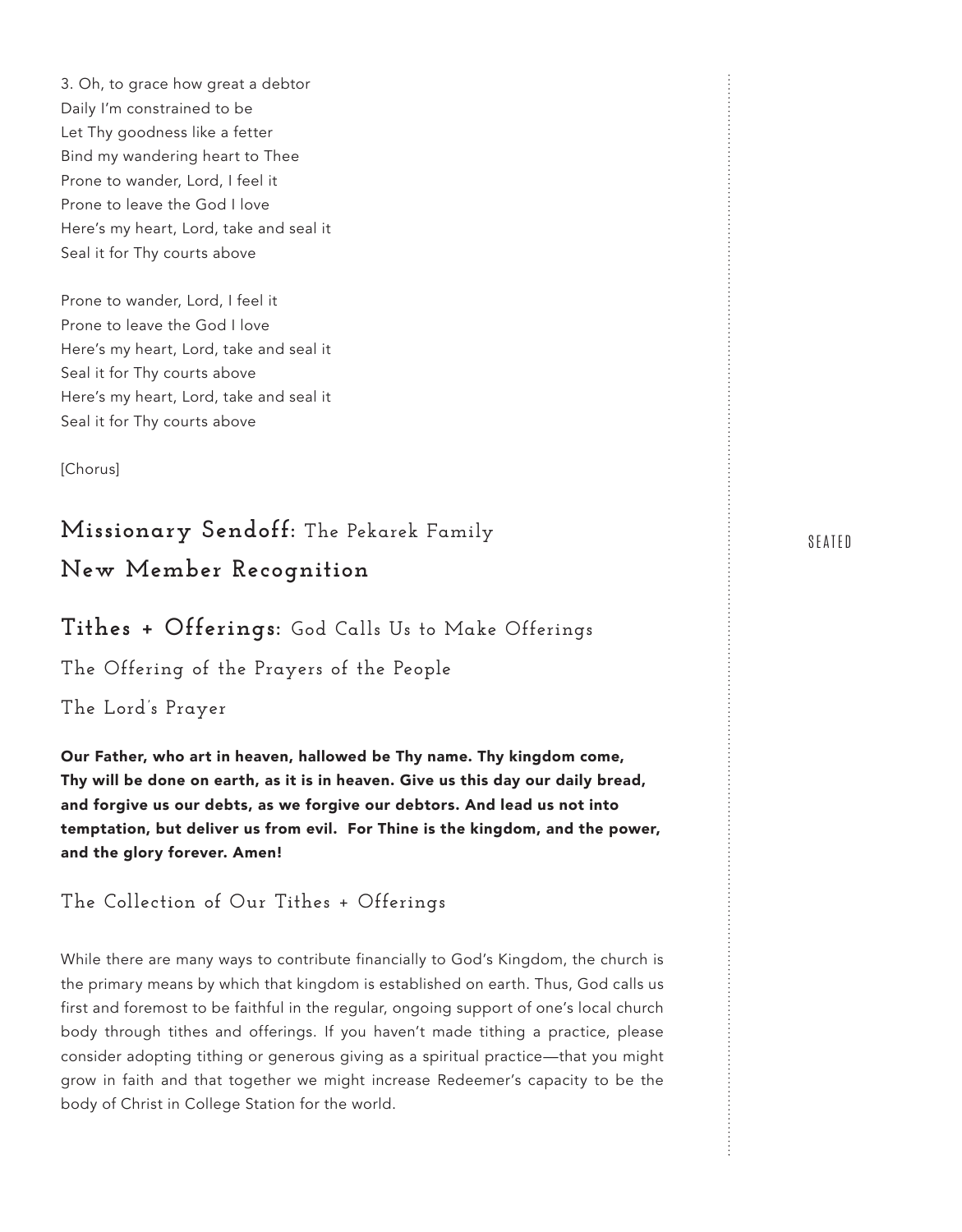## **Offertory Song: More Like Jesus**

You came to the world You created Trading Your crown for a cross You willingly died Your innocent life paid the cost

Counting Your status as nothing The King of all kings came to serve Washing my feet Covering me with Your love

[Chorus] If more of You Means less of me Take everything Yes, all of You Is all I need Take everything

 You are my life and my treasure The One that I can't live without Here at Your feet my desires and dreams, I lay down Here at Your feet my desires and dreams, I lay down [Chorus]

Oh Lord Change me like only You can Here with my heart in Your hands Father, I pray Make me more like Jesus

This world Is dying to know who You are You've shown us the way to Your heart Father, I pray Make me more like Jesus More like Jesus More like Jesus [Chorus x2]

### **The Presenting of Our Tithes + Offerings**

**Prayer of Dedication**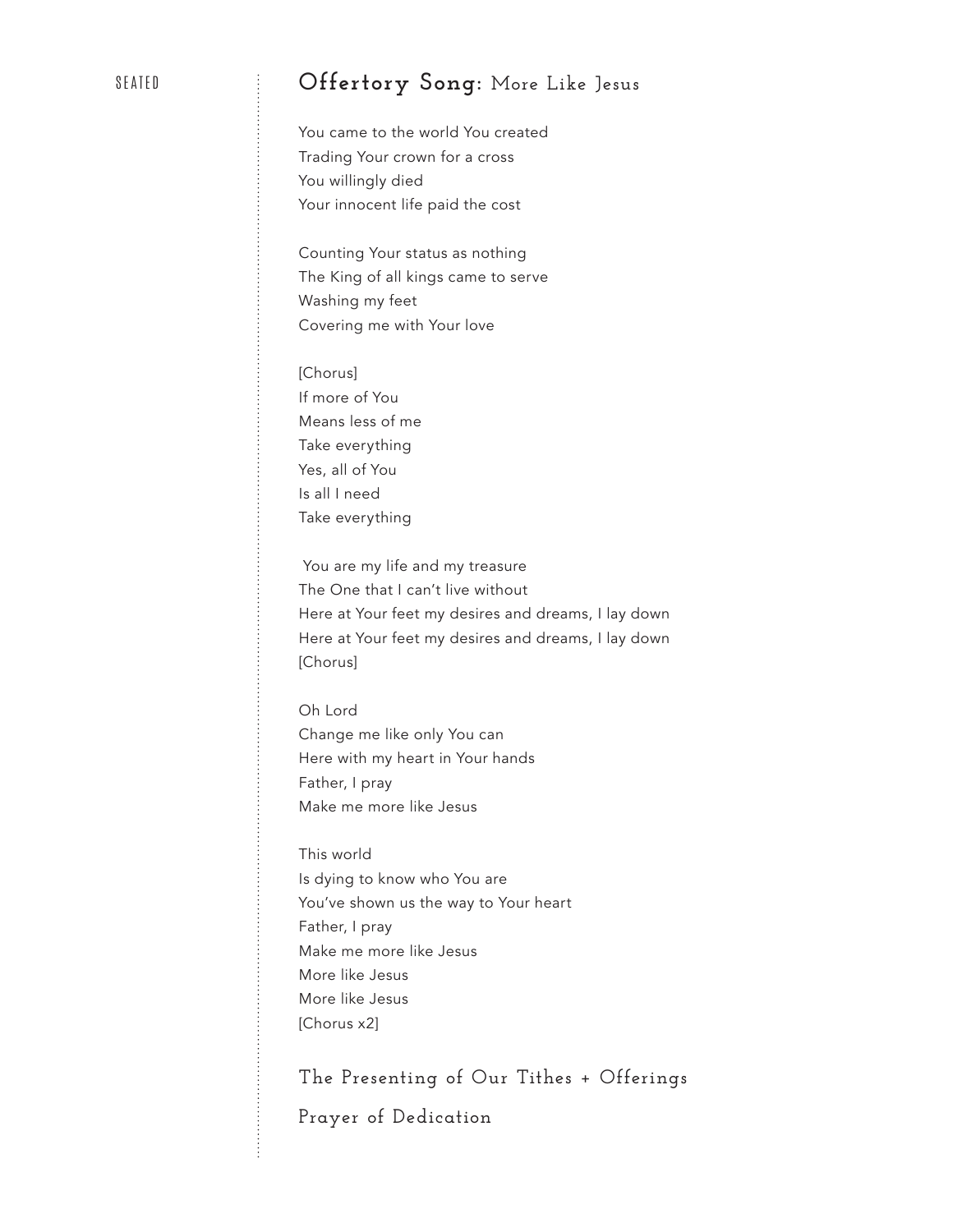### **Scripture Reading** ruth 4:1-12

<sup>1</sup> Now Boaz had gone up to the gate and sat down there. And behold, the redeemer, of whom Boaz had spoken, came by. So Boaz said, "Turn aside, friend; sit down here." And he turned aside and sat down.<sup>2</sup> And he took ten men of the elders of the city and said, "Sit down here." So they sat down.  $3$  Then he said to the redeemer, "Naomi, who has come back from the country of Moab, is selling the parcel of land that belonged to our relative Elimelech. 4 So I thought I would tell you of it and say, 'Buy it in the presence of those sitting here and in the presence of the elders of my people.' If you will redeem it, redeem it. But if you will not, tell me, that I may know, for there is no one besides you to redeem it, and I come after you." And he said, "I will redeem it." <sup>5</sup> Then Boaz said, "The day you buy the field from the hand of Naomi, you also acquire Ruth the Moabite, the widow of the dead, in order to perpetuate the name of the dead in his inheritance." <sup>6</sup> Then the redeemer said, "I cannot redeem it for myself, lest I impair my own inheritance. Take my right of redemption yourself, for I cannot redeem it." 7 Now this was the custom in former times in Israel concerning redeeming and exchanging: to confirm a transaction, the one drew off his sandal and gave it to the other, and this was the manner of attesting in Israel. <sup>8</sup> So when the redeemer said to Boaz, "Buy it for yourself," he drew off his sandal. <sup>9</sup> Then Boaz said to the elders and all the people, "You are witnesses this day that I have bought from the hand of Naomi all that belonged to Elimelech and all that belonged to Chilion and to Mahlon. <sup>10</sup> Also Ruth the Moabite, the widow of Mahlon, I have bought to be my wife, to perpetuate the name of the dead in his inheritance, that the name of the dead may not be cut off from among his brothers and from the gate of his native place. You are witnesses this day." <sup>11</sup> Then all the people who were at the gate and the elders said, "We are witnesses. May the Lord make the woman, who is coming into your house, like Rachel and Leah, who together built up the house of Israel. May you act worthily in Ephrathah and be renowned in Bethlehem,  $12$  and may your house be like the house of Perez, whom Tamar bore to Judah, because of the offspring that the Lord will give you by this young woman." <sup>13</sup> So Boaz took Ruth, and she became his wife. And he went in to her, and the Lord gave her conception, and she bore a son. <sup>14</sup> Then the women said to Naomi, "Blessed be the Lord, who has not left you this day without a redeemer, and may his name be renowned in Israel!<sup>15</sup> He shall be to you a restorer of life and a nourisher of your old age, for your daughter-in-law who loves you, who is more to you than seven sons, has given birth to him." <sup>16</sup> Then Naomi took the child and laid him on her lap and became his nurse. <sup>17</sup> And the women of the neighborhood gave him a name, saying, "A son has been born to Naomi." They named him Obed. He was the father of Jesse, the father of David.<sup>18</sup> Now these are the generations of Perez: Perez fathered Hezron, <sup>19</sup> Hezron fathered Ram, Ram fathered Amminadab, <sup>20</sup> Amminadab fathered Nahshon, Nahshon fathered Salmon, <sup>21</sup> Salmon fathered Boaz, Boaz fathered Obed, <sup>22</sup> Obed fathered Jesse, and Jesse fathered David.

Leader: This is the word of the Lord. People: Thanks be to God.

**Morning Lesson: Redemption Accomplished** rev. ben hailey, lead pastor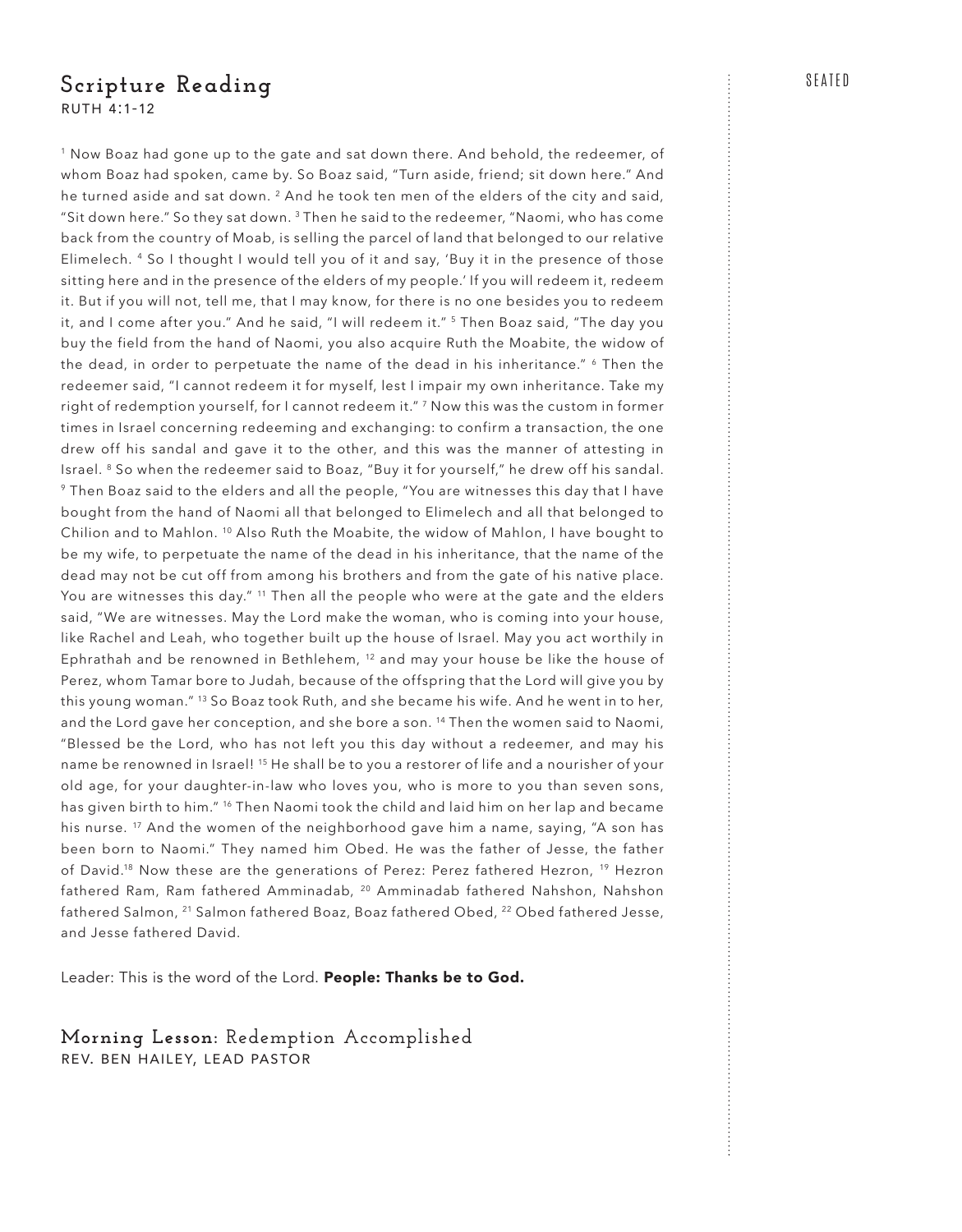### SEATED



#### **1. WAIT TO TAKE TOGETHER**

The Leader will ask us to "Take Eat" or "Take Drink" corporately, so please wait until instructed.



#### 2. GLUTEN FREE

Gluten free bread is available upon request, please raise your hand as the elements are distributed to indicate you would like the gluten free option.



3. WINE + JUICE Grape juice is the white liquid, and Wine is the red. Please take accordingly.



### 4. CHILDREN

Children who have been interviewed at Redeemer or by the leadership of another church are welcome to partake of communion.

## **The Lord's Supper: God Feeds Us His Covenant Meal**

**Preparation for Communion**

### **we come to his table**

Redeemer welcomes all baptized christians to participate in the Eucharisitic meal. This includes all christians, whether members at Redeemer or another church. Children who have been baptized and admitted to the table by the elders of this church or the leadership of another church are also welcome to the table. If you're still investigating Christianity, not sure what you believe, or simply choose not to participate, you may let the elements pass.

## **Holy Communion**

### **Prayers for Those Not Communing**

### prayer of searching for truth

*Lord Jesus, You claim to be the way, the truth, and the life. If what You claim is true, please guide me, teach me, and open to me the reality of who You are. Grant that I might be undaunted by the cost of following You as I consider the reasons for doing so. Give me an understanding of You that is coherent, convincing, and leads to the life that You promise. Amen.* 

### prayer of believing on jesus

*Lord Jesus, I admit that I am weaker and more sinful than I ever before believed, but through You, I am more loved and accepted than I ever dared to hope. I thank You for paying my debt, bearing my punishment on the cross, and offering forgiveness and new life. Knowing that You have been raised from the dead, I turn from my sins and receive You as my savior. Amen.* 

#### prayer of struggling against sin

*Lord Jesus, grant that I may see in You the fulfillment of all my needs and may turn from every false satisfaction to feed on You, the true and living bread. Enable me to lay aside the sin that clings so closely to me and run with perseverance the race that You have set before me, looking only to You, the pioneer and champion of my faith. Amen.* 

### **Invitation + Words of Institution**

We praise you , O Lord that you, rich in mercy, and infinite in goodness, made us in your own image, freed us from everlasting death, and provided our redemption in your only and well-beloved Son, whom out of love you gave to be made man, like us in all things but sin, to receive the punishment of our transgression in his body, to satisfy your justice by his death, and through his resurrection to destroy him who was the author of death; and so to bring again to the world the life from which the whole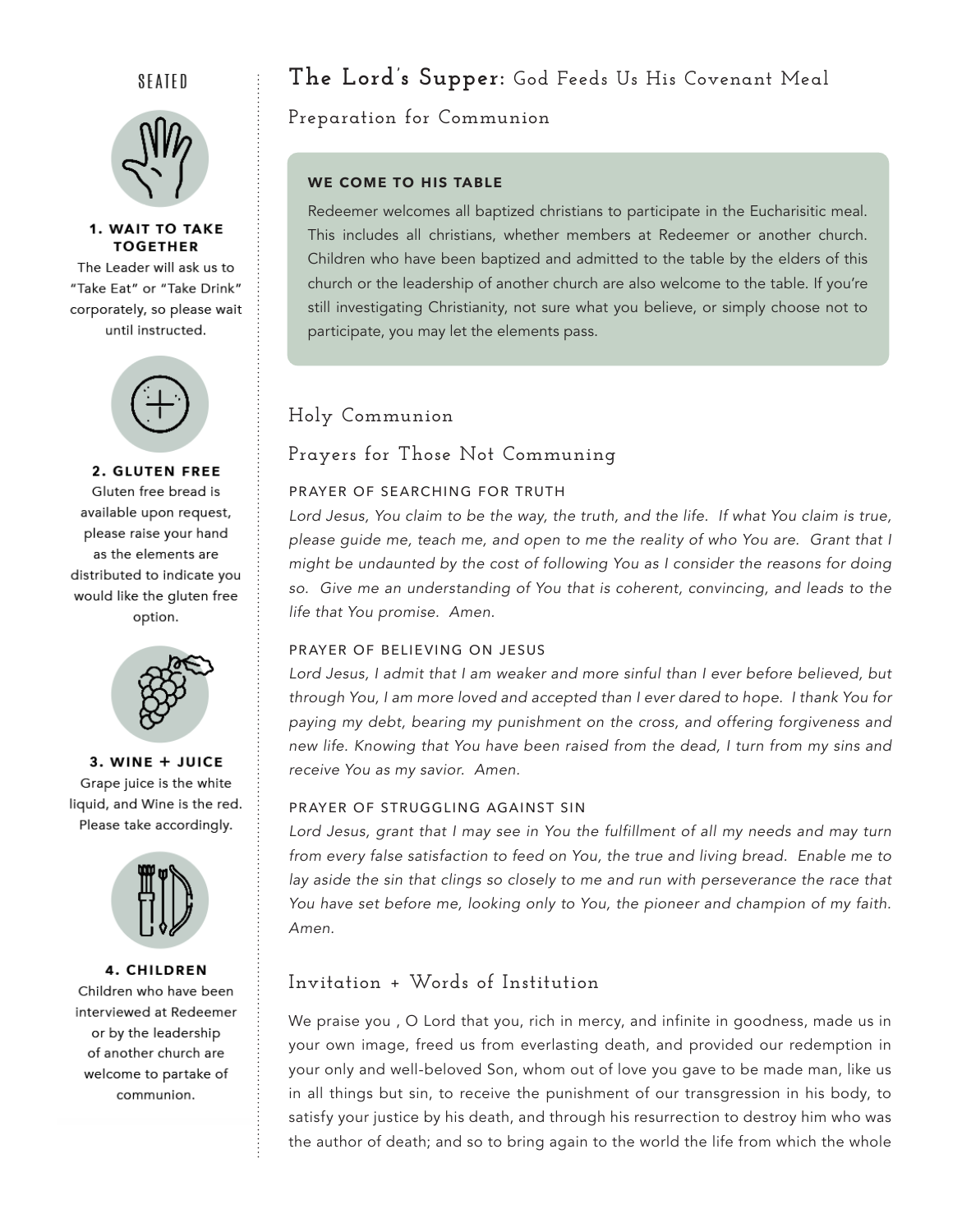offspring of Adam was exiled. And so, at the commandment of Jesus Christ our Lord, we present ourselves at this, His table.

For in the night in which he was betrayed, Jesus took bread; and when he had given thanks, he broke it, and gave it to his disciples, saying, "Take, eat, this is my Body, which is given for you. Do this in remembrance of me." Likewise, after supper, he took the cup; and when he had given thanks, he gave it to them, saying, "Drink of this, all of you; for this is my Blood of the New Covenant, which is shed for you, and for many, for the remission of sins. Do this, as often as you drink it, in remembrance of me."

### Therefore, we proclaim the mystery of faith: Christ has died. Christ is risen. Christ will come again.

Gracious God, pour out your Holy Spirit upon us and upon these your gifts of bread and wine, that the bread we break and the cup we bless may be the communion of the body and the blood of Christ. By your Spirit, make us one with Christ, that we may be one with all who share this feast, united in ministry in every place. As this bread is Christ's body for us, send up out to be the body of Christ in the world.

All this we ask through your Son Jesus Chris: By him, and with him, and in him, in the unity of the Holy Spirit, all honor and glory is yours, Almighty Father, now and forever. Amen.

Christ our Passover has been sacrificed for us; Therefore, let us keep the feast.

Alleluia! Christ is risen! He is risen, indeed! Alleluia!

**Distribution of the Elements**

## **Song of Communion: Man of Sorrows**

1. Man of sorrows Lamb of God by His own betrayed The sin of man and wrath of God has been on Jesus laid

2. Silent as He stood accused beaten mocked and scorned Bowing to the Father's will He took a crown of thorns

#### **[Chorus]**

Oh that rugged cross my salvation Where Your love poured out over me Now my soul cries out hallelujah Praise and honour unto Thee

### STANDING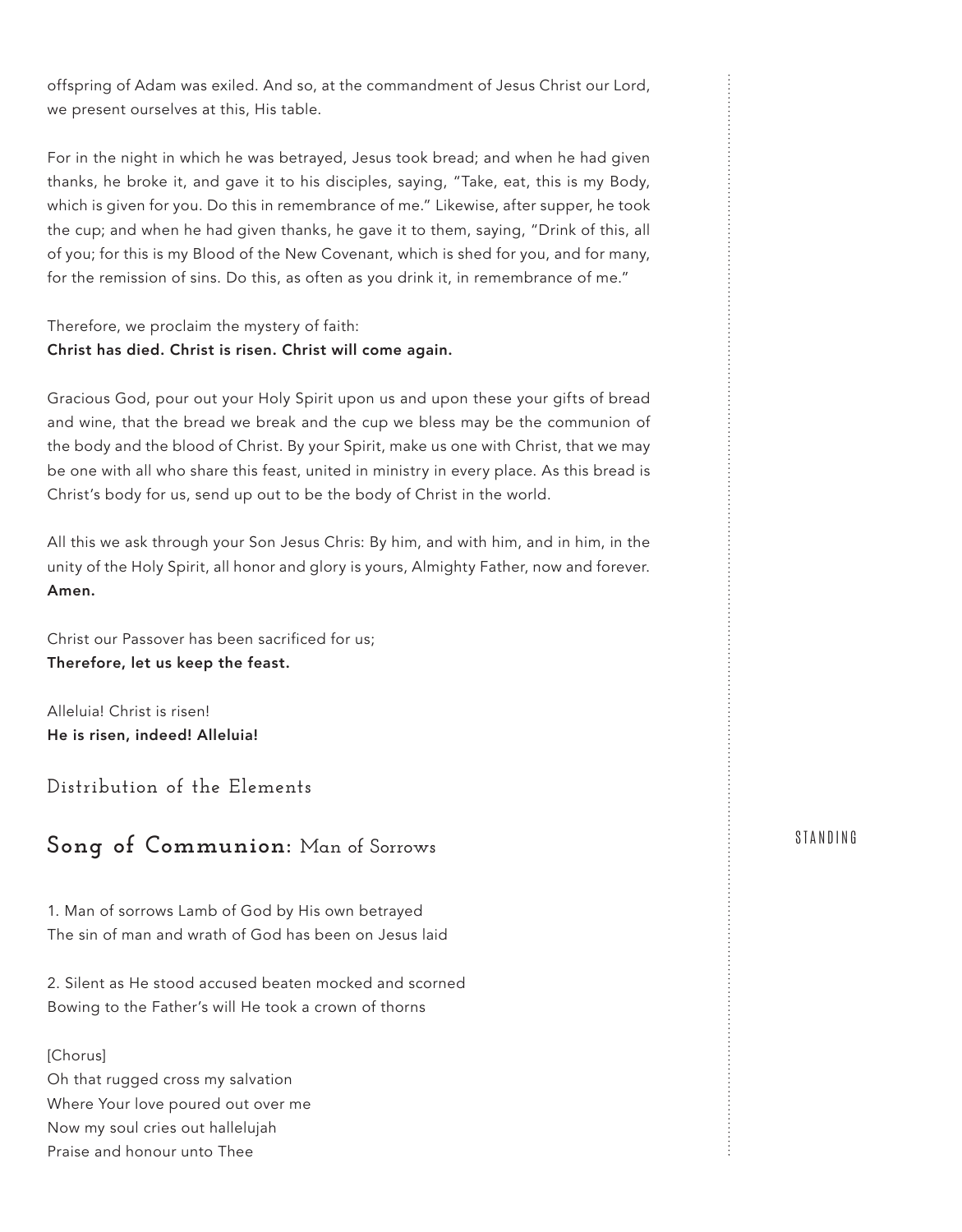3. Sent of heaven God's own Son to purchase and redeem And reconcile the very ones who nailed Him to that tree [Chorus]

[Bridge x2]

Now my debt is paid it is paid in full By the precious blood that my Jesus spilled Now the curse of sin has no hold on me Whom the Son sets free oh is free indeed

[Chorus]

4. See the stone is rolled away behold the empty tomb Hallelujah God be praised He's risen from the grave [Chorus]

#### STANDING

### **Benediction** ephesians 6:23-24

Peace be to the brothers, and love with faith, from God the Father and the Lord Jesus Christ. Grace be with all who love our Lord Jesus Christ with love incorruptible. Amen.

## **Doxology**

Praise God from whom all blessings flow! Praise Him all creatures here below! Praise Him above, ye heav'nly hosts! Praise Father, Son, and Holy Ghost! Amen.

## **Passing of the Peace**

The peace of Christ be with you. And also with you.

Greet one another with a sign of friendship such as: "The peace of Christ be with you." + "And also with you!"